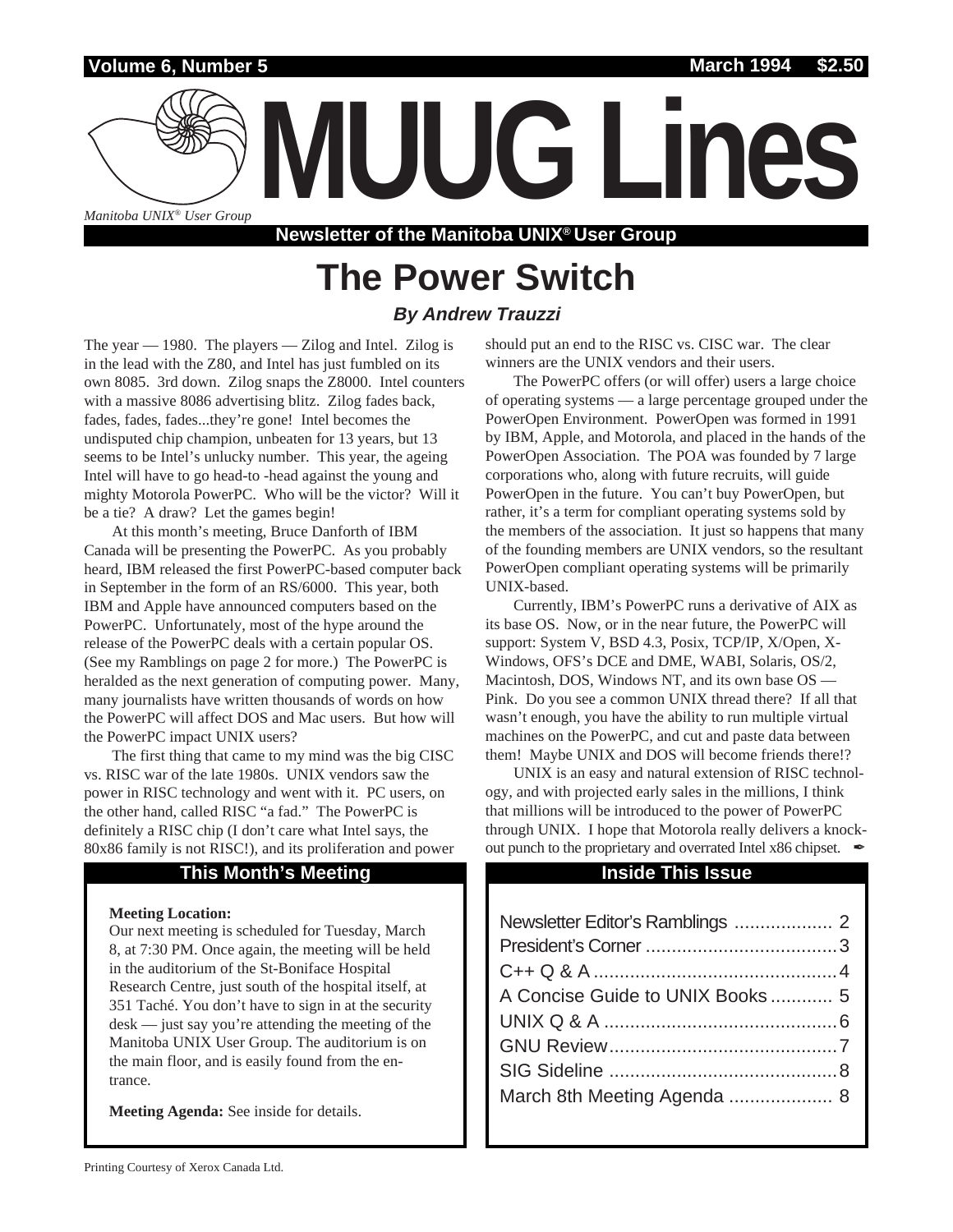# **The Cray PDA By Andrew Trauzzi RAMBLINGS**

**Los Angeles** (AP) — Today, Cray Computers, the supercomputer giant, released the preliminary specifications for its new hand-held personal digital assistant. Dubbed the Y-ME, this little wonder screams along at 1 bip, contains 64 MB of dual-port high speed RAM, a whopping 5GB of disk storage, photorealistic 24 bit colour, with equally impressive 16 bit neural surround sound, builtin satellite uplink to all major networks, a digital cellular fax and phone, runs for 24 hours on 2 AA batteries, and costs only \$500.00!

We rushed to interview Al Kroans of the Gronko-Widget corporation of America — the largest buyer of computers on the planet.

- AT "So Mr. Kroans, what do you think about the Cray announcement?
- AK "It sounds great! Can it run Windows?"
- AT "Groaaaannnnnn!!!!"

Unfortunately, half of North America is suffering from this Windows affliction. The only good cure is a strong dose of Motorola! Now where is my copy of WABI?

| President:                  | <b>Bary Finch</b>     | $(W)$ 934-2723 |
|-----------------------------|-----------------------|----------------|
| Vice-President:             | Ramon Ayre            | $(W)$ 947-2669 |
| Treasurer:                  | Rick Horocholyn       | $(W)$ 474-4533 |
| Secretary:                  | <b>Brad West</b>      | $(W)$ 983-0336 |
| Membership Sec.:            | Greg Moeller          | $(H)$ 786-6132 |
| <b>Mailing List:</b>        | Roland Schneider      | 1-482-5173     |
| <b>Meeting Coordinator:</b> | Roland Schneider      | 1-482-5173     |
| Newsletter editor:          | Andrew Trauzzi        | $(W)$ 986-3898 |
| <b>Publicity Director</b>   | Rory Macleod          | $(W)$ 488-5168 |
| <b>Past President</b>       | Susan Zuk             | $(W)$ 989-3530 |
| Information:                | <b>Bary Finch</b>     | (W) 934-2723   |
|                             |                       | (FAX) 934-2620 |
| (or)                        | <b>Andrew Trauzzi</b> | $(W)$ 986-3898 |
|                             |                       | (FAX) 986-5966 |

#### Advertising Rates **Group Information**

| Quarter page         | \$50  |
|----------------------|-------|
| Half page            | \$75  |
| Full page            | \$100 |
| Insert $(1-4$ pages) | \$100 |

Above prices are per issue. The first ad is charged at the full price; each successive month is 1/2 price.

Ad copy must be submitted by the final copy deadline for an issue (usually 3 weeks prior to the monthly meeting) in a format acceptable to the editor. (Please make arrangements with editor beforehand.)

**Internet E-mail: editor@muug.mb.ca**

#### **Power to the People**

Did you ever wonder what Power stands for? By this, I mean the Power in PowerPC. Did you even know it was an acronym? You should know by now that even the most innocuous computer terms are acronyms! Power stands for: "Performance Optimized With Enhanced RISC." I am not making this up. (I'm saving that for the April issue!)

#### **Polymorphic Protocols**

Boy does that sound good! In January's Dr. Dobbs Journal, Bill Jolitz (the creator of 386BSD), examines a particularly clever way of addressing (groan!) the TCP/IP addressing dilemma. I found this to be an excellent and humorous article, that is well-written and well-referenced. If you can't find a copy, send me an e-mail, and I will lend you mine.

#### **Book Reviews**

Many of you have been asking me for information on UNIX books. It just so happens that I stumbled across a comprehensive list of UNIX books — from beginner to guru. For the next few months, I will be printing sections of the list. If you want to order any of the books, just give the ISBN number to the order clerk at any bookstore.  $\blacktriangle$ 

#### **The 1993-1994 Executive Copyright Policy and Disclaimer**

This newsletter is ©opyrighted by the Manitoba UNIX User Group. Articles may be reprinted without permission, for non-profit use, as long as the article is reprinted in its entirety and both the original author and the Manitoba UNIX User Group are given credit.

The Manitoba UNIX User Group, the editor, and contributors of this newsletter do not assume any liability for any damages that may occur as a result of information published in this newsletter.

The Manitoba UNIX User Group meets at 7:30 PM the second Tuesday of every month, except July and August. Meeting locations vary. The newsletter is mailed to all paid-up members one week prior to the meeting. Membership dues are \$25 annually and are due as indicated by the renewal date on your newsletter's mailing label. Membership dues are accepted at any meeting, or by mail.

> **Manitoba UNIX User Group P.O. Box 130, Saint-Boniface Winnipeg, Manitoba R2H 3B4**

**Internet E-mail: membership@muug.mb.ca**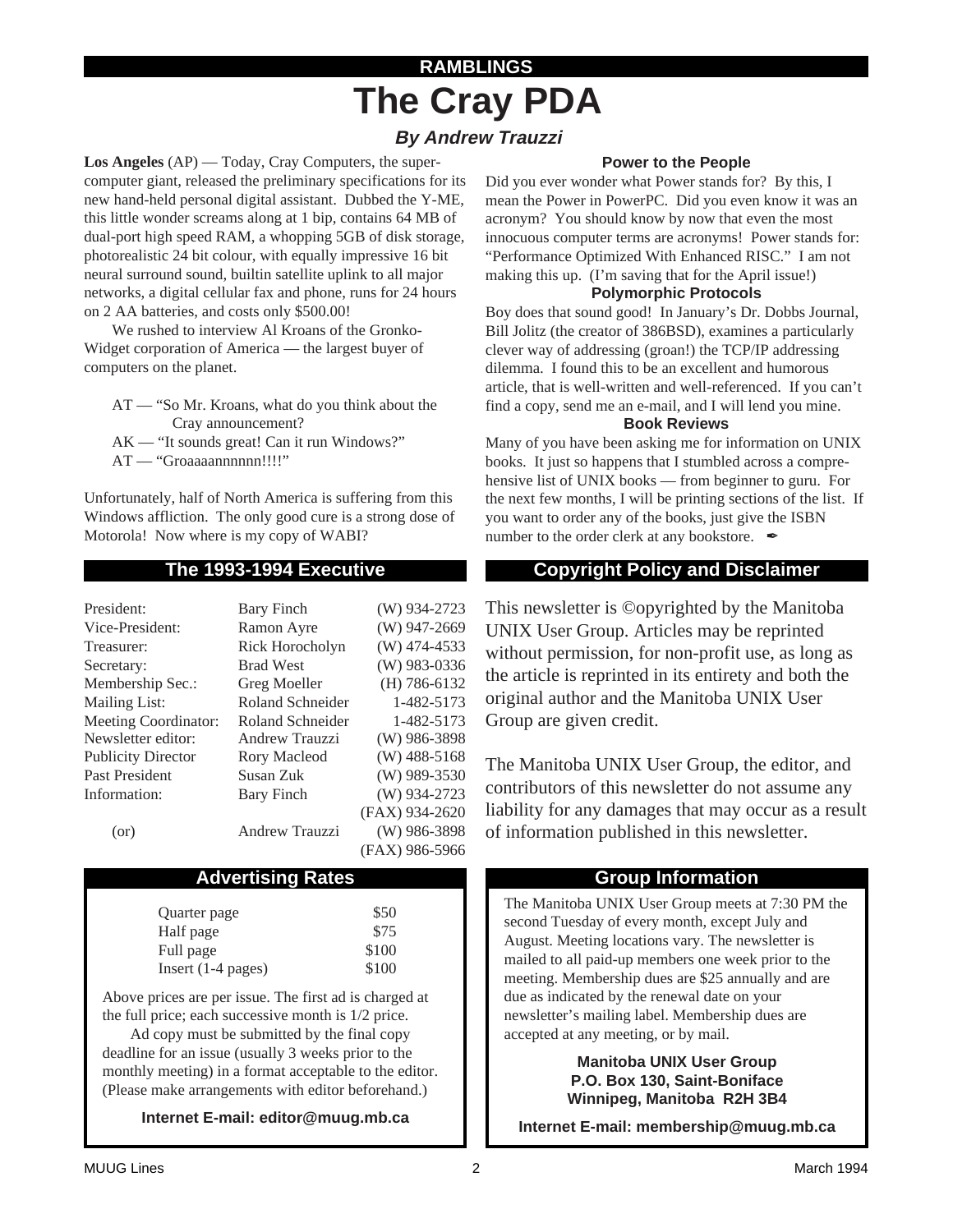# **Power for Everyone**

### **By Bary Finch**

This month we are returning to the format of having a presentation from one of the industry providers. In this case it will be IBM presenting on the PowerPC.

This new chip technology, which is the focus of our cover story, is one of the most sensationalized items in the computer trade press these days. Especially with Apple's recent introduction of its PowerPC models.

Our presenter this month is Bruce Danforth of IBM Canada. Bruce has been with IBM Canada for 24 years. He is currently the Team Leader, Technical Consulting Group, RISC System/6000 Division. The Technical Consulting Group's main purpose is to transfer skills to IBM, Business Partners, and customers who work with AIX products. The Group also ensures technical professionals are skilled and focused on those areas of most importance to IBM's customers.

Bruce will be talking about the phenomenon that is the PowerPC. This includes the PowerPC alliance between IBM, Apple and Motorola, and the developed chips, such as the 601 that is in the marketplace today. Bruce will also position where the RISC marketplace is from IBM's view, and IBM's trends, and directions for the PowerPC technology.

#### **Coffee Ammunition**

This presentation should enlighten you on the current status of the PowerPC technology, and where it's headed. You'll definitely get more ammunition for those coffee discussions.

I'd like to take this opportunity to thank all the Corporate Sponsors for attending our last meeting, and receiving their MUUG Corporate Sponsor plaques that signify their contribution. There

were representatives from (in alphabetical order) Digital Equipment of Canada Ltd., Great-West Life Assurance Company, Hewlett-Packard (Canada) Ltd., IBM Canada Ltd., Online Business Systems, Tandem Computers of Canada Ltd., the University of Manitoba, and Xerox Canada Ltd.

#### **Laser-Etched Plaques!**

The presenters of our Corporate Sponsorship plaques were Susan Zuk, Past President, and Ramon Ayre, Vice-President. This was our first presentation of plaques. These plaques are a laser etched walnut plaque, with room for five plates showing the years of the Corporate Sponsorship. We are also actively pursuing more Corporate Sponsors, and will have continuing presentations of their plaques as more of them commit to supporting us.

MUUG could not exist as it is without the continued support of our Corporate Sponsors. We thank them all for their recognition of the importance of the UNIX user community through their donations to MUUG.

Our last meeting also included our second Internet presentation. This time we had Smoot Carl-Mitchell of Texas Internet Consulting talking about why people use the Internet. We had a great attendance, and thankfully within the seating capacity of the St. Boniface Research Center.

I'd appreciate hearing your comments on Smoot Carl-Mitchell's presentation. MUUG is trying to bring in the kind of speakers that YOU want to see. The only way we will know if we are being successful at doing that is to hear from you. So let us know! I can usually be reached by phone at 934-2723 or by email at  $\leq$ bfinch@muuq>. See you at the March meeting!

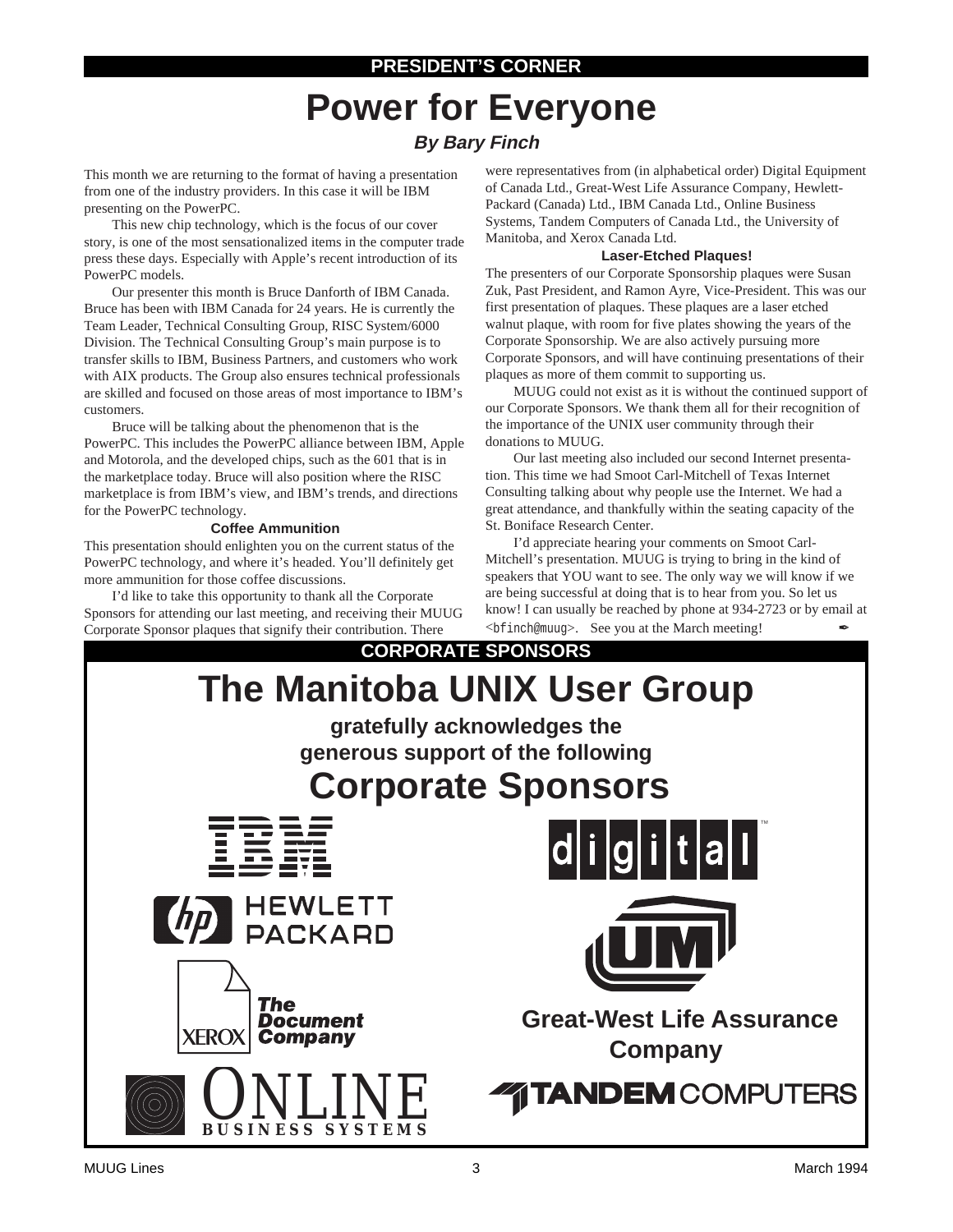**PROGRAMMING**

## **C++ Q&A By Marshall P. Cline**

*This month we look at inline functions, constructors and destructors, and operator overloading.*

#### **Question 14: What are inline functions? What are their advantages? How are they declared?**

An inline function is a function which gets textually inserted by the compiler, much like a macro. Like macros, performance is improved by avoiding the overhead of the call itself, and (especially!) by the compiler being able to optimize *through* the call ('procedural integration'). Unlike macros, arguments to inline fns are always evaluated exactly once, so the 'call' is semantically like a regular function call only faster. Also unlike macros, argument types are checked and necessary conversions are performed correctly.

Beware that overuse of inline functions can cause code bloat, which can in turn have a negative performance impact in paging environments.

They are declared by using the 'inline' keyword when the function is defined:

inline void f(int i, char c)  $\{$  /\*...\*/  $\}$ or by including the function definition itself within a class:

```
class X {
public:
  void f(int i, char c) \{/*...*/\}};
```
or by defining the member function as 'inline' outside the class:

```
class X {
public:
  void f(int i, char c);
};
//...
```
inline void  $X$ ::f(int i, char c)  $\{/*...*/\}$ Generally speaking, a function cannot be defined as 'inline' after it has been called. Inline functions should be defined in a header file, with 'outlined' functions appearing in a '.C' file (or .cpp, etc.) **Question 15: What is a constructor? Why would I ever use one?** Objects should establish and maintain their own internal coherence. The 'maintaining' part is done by ensuring that self-consistency is restored after any operation completes (ex: by incrementing the link count after adding a new link to a linked list). The part about

'establishing coherence' is the job of a constructor.

Constructors are like 'init functions'; they build a valid object. The constructor turns a pile of incoherent arbitrary bits into a living object. Minimally, it initializes any internally used fields that are needed, but it may also allocate resources (memory, files, semaphores, sockets, ...).

A constructor is like a 'factory': it builds objects from dust. 'ctor' is a typical abbreviation for constructor.

#### **Question 16: How can I make a constructor call another constructor as a primitive?**

You can't. Use an 'init()' member function instead (often 'private:').

#### **Question 17: What are destructors really for? Why would I ever use them?**

Destructors are used to release any resources allocated by the object's constructor. Ex: a Lock class might lock a semaphore, and the destructor will release that semaphore. The usual 'resource' being acquired in a constructor (and subsequently released in a destructor) is dynamically allocated memory.

#### **Question 18: What is operator overloading?**

Operator overloading allows the basic C/C++ operators to have user-defined meanings on user-defined types (classes). They are syntactic sugar for equivalent function calls; ex:

```
class X {
  //...
public:
  //...
};
X \text{ add}(X, X); //fcn that adds tto X'smull(X, X); //fcn that multiplies two X's
X f(X a, X b, X c){
  return add(add(mul(a,b),mul(b,c)), mul(c,a));
}
```
Now merely replace 'add' with 'operator+' and 'mul' with 'operator\*':

```
X operator+(X, X); //fcn that adds two X's
operator*(X, X); // for that multiplies two X's
X f(X a, X b, X c){
  return a*b + b*c + c*a;
}
```
**Question 19: What operators can/cannot be overloaded?** Most can be overloaded. The only C operators that can't be are '.' and '?:' (and 'sizeof', which is technically an operator). C++ adds a few of its own operators, most of which can be overloaded except '::' and '.\*'.

Here's an example of the subscript operator (it returns a reference). First withOUT operator overloading:

```
class Vec {
      int data[100];
    public:
      int& elem(unsigned i) {if (i>99) error();
      return data[i]; }
    };
    main() {
      Vec v;
      v.e] em(10) = 42;
      v.elem(12) += v.elem(13);
    }
Now simply replace 'elem' with 'operator[]':
    class Vec {
      int data[100];
    public:
      int& operator[](unsigned i) { if (i>99) error();
      return data[i]; \} };
    main() {
      Vec v;
      v[10] = 42;v[12] += v[13];
    }
```
*Dr. Marshall P. Cline is the founder and president of Paradigm Shift, Inc., a firm that specializes in on-site training for C++, OOD, OOA, consulting, and reusable/ extensible C++ class libraries. For more information, send e-mail to* <info@parashift.com> *or call 315-353-6100.* ✒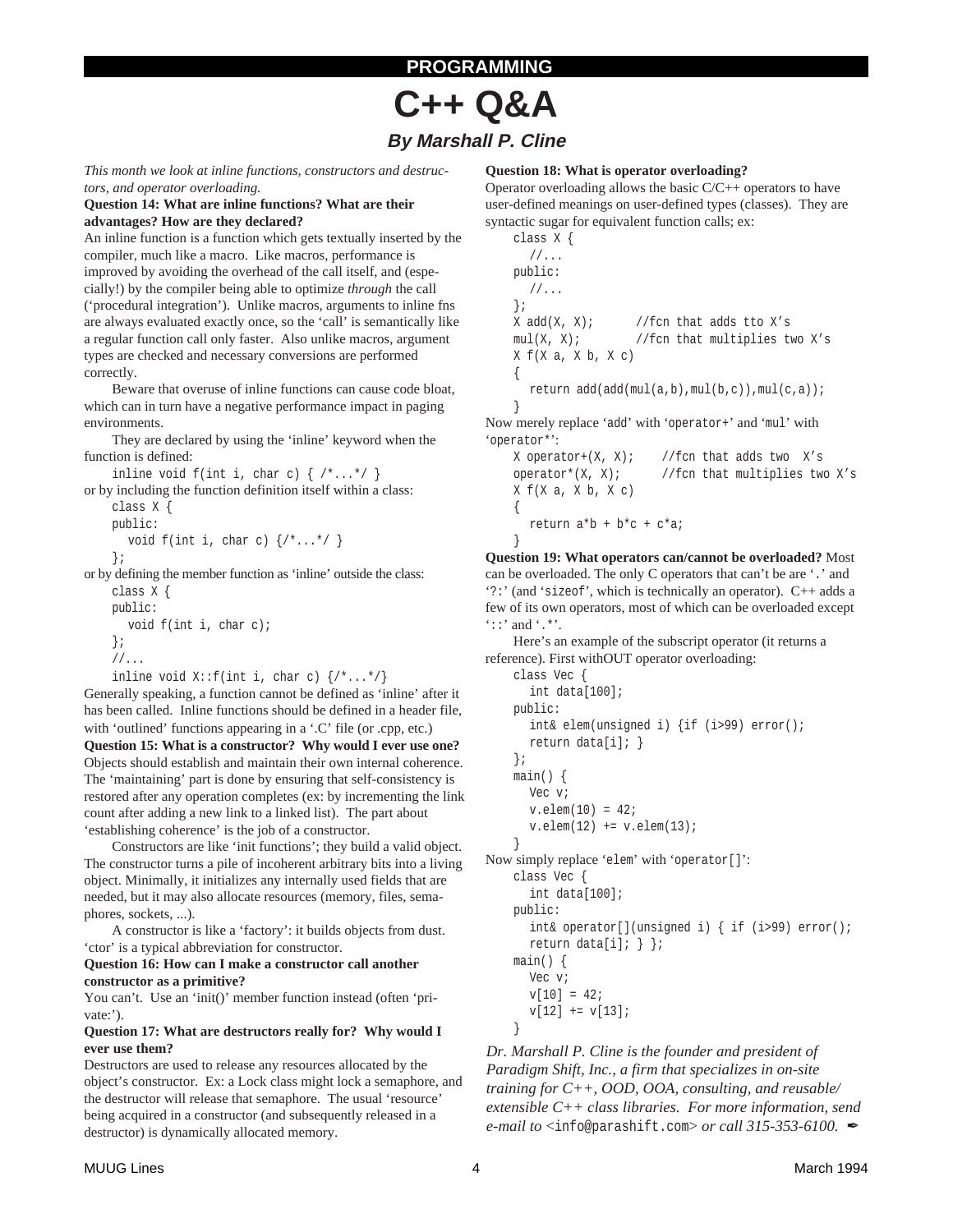## **FEEDBACK A Concise Guide to UNIX Books**

### **Compiled by: Samuel Ko (kko@sfu.ca, sko@wimsey.bc.ca)**

*Submitted by Andrew Trauzzi*

*This monthly column will briefly cover some good UNIX books available on the market today. This month we will look at General beginner UNIX texts.*

**Unix for Dummies**

John Levine and Margaret Young 1993 ISBN 0-878058-58-4

• A fairly informal (funny) and non-technical introduction to Unix.

> **The Unix Operating System** Kaare Christian

2nd ed. 1988 ISBN 0-471-84781-X

• A classic overview of Unix commands. Good in coverage. **A Practical Guide to the Unix System V Release 4**

Mark Sobell

2nd ed. 1991 ISBN: 0-8053-7560-0 • A very good tutorial / reference book.

**The Waite Group's Unix System V Primer** Mitchell Waite, Donald Martin and Stephen Prata 2nd ed. 1992 ISBN: 0-672-30194-6

• **Highly Recommended.** A very good hand-holding tutorial-type book for Unix/SVR4.

**Mastering SunOS**

Brent Heslop and David Angell 1990 ISBN: 0-89588-683

• A good, comprehensive hand-on text to SunOS and OpenWindows. BTW, the authors have also written a book on Solaris 2 — **Mastering Solaris 2** (ISBN: 0-7821-1072-X)

> **Peter Norton's Guide to Unix** Peter Norton and Harley Hahn 1991 ISBN: 0-553-35260-1

• Good coverage. A good introduction for beginners (especially those accustomed to DOS).

**A Student's Guide to Unix** Harley Hahn 1993 ISBN: 0-07-025511-3

• Highly Recommended. A superb introduction to Unix. In a clear and lively language, the author tells the novice users everything they want to know about Unix and the Internet — covering Unix commands, utilities, shells, vi, X-Window, e-mail, netnews, ftp, gopher, etc. It should be an excellent textbook for any Unix introductory course. No experience necessary!

**Unix System V Release 4: An Introduction** Kenneth Rosen, Richard Rosinski and James Farber 1990 ISBN: 0-07-881552-5

• A very comprehensive text targeted to novice users. BTW, the authors have written a new book — **1001 Unix Tips** — (ISBN: 0-07-881924-5).

**Guide to the Unix Desktop** Chris Negus and Larry Schumer 1992 ISBN: 1-56205-114-8 • A fine tutorial / reference text on SVR4.2.

**Learning Unix**

James Gardner

1991 ISBN: 0-672-30001-X

• With disks containing MSDOS simulation of Unix (MKS Tools). A good tutorial / reference book for those without constant access to Unix.

**Portable Unix**

Douglas Topham

1992 ISBN: 0-471-57926-2

• A pretty good task-oriented quick reference. **Learning the UNIX Operating System** Grace Todino, John Strang and Jerry Peek 3rd ed. 1993 ISBN: 1-56592-060-0

• A fairly concise introduction for (Internet) users new to Unix.

> **Life with Unix — A Guide for Everyone** Don Libes and Sandy Ressler 1990 ISBN: 0-13-536657-7

• Highly Recommended. An everything-you-want-to-knowabout-Unix book. It includes info you might not find elsewhere. " This book is the "other" book about Unix ... a study in reading between the lines — which is very much what learning UNIX is like."

#### **The Unix Industry**

Ed Dunphy 1991 ISBN: 0-89435-390-X

• Covering Unix technology and the structure of the Unix marketplace.

*Next month, we'll look at general intermediate/advanced* UNIX texts.

#### **The Fortune File**

#### **Submitted by Andrew Trauzzi**

A computer engineer, systems analyst, and computer programmer were driving through the mountains on the way to the Mega-Widget annual convention. They had just levelled off from a steep climb, when a large downward slope appeared. The engineer (the driver) was beginning to apply the brakes to slow down their decent, but realized that the brakes were beginning to fail. Panicked, the engineer pulled on the handbrake and dragged the car against the guardrail. The car began to slow down, but it looked like it wasn't going to be enough. Miraculously, the car slid to a halt just meters from the edge of the cliff. The engineer jumped out and exclaimed, "I know exactly what happened, and I can fix the problem right here on the spot!" The systems analyst disagreed and said, "I think we should have the car towed into town where a skilled professional can fix the problem." The programmer disagreed with both and stated, "I think we should first drive it back down the hill to see if it does that again!"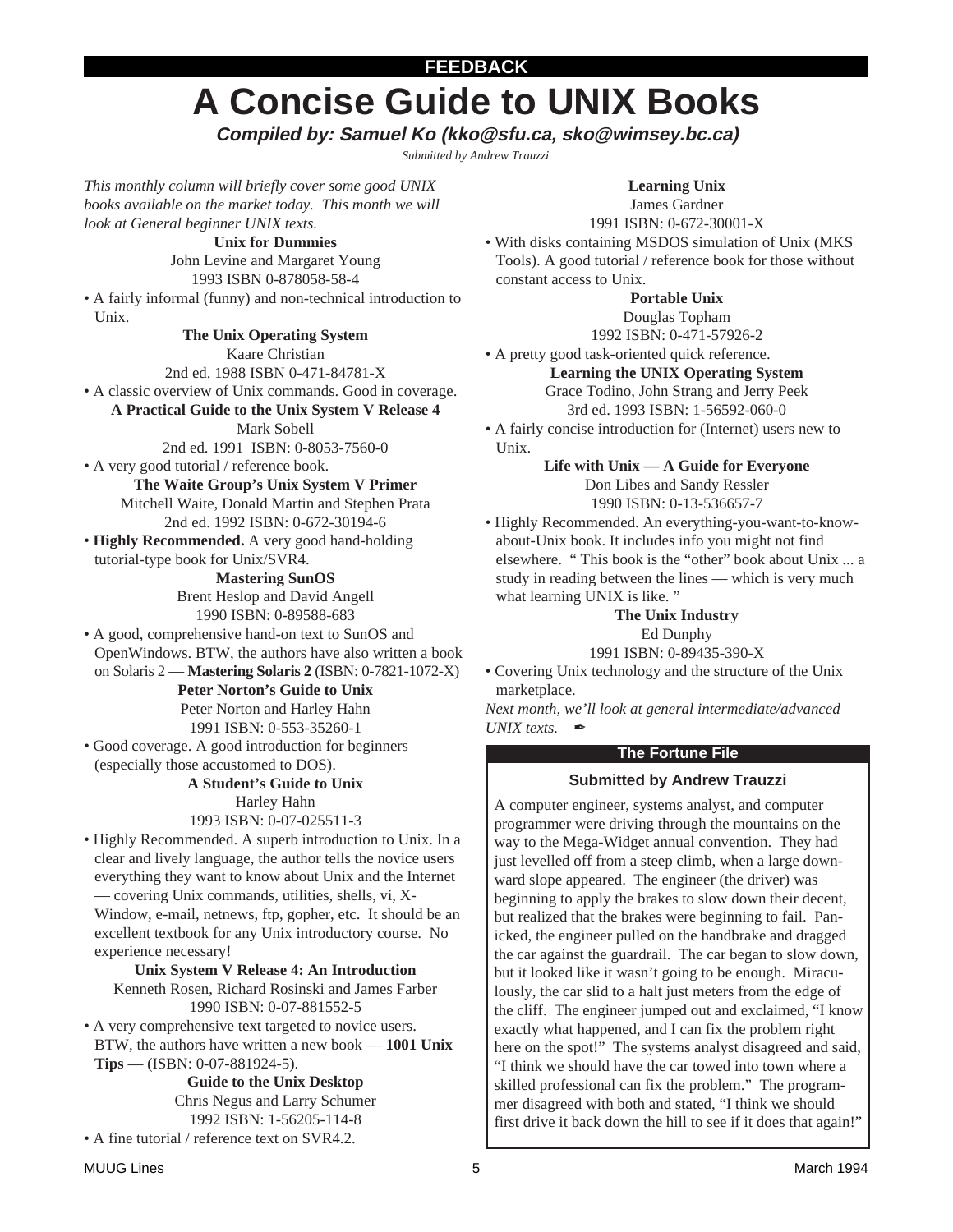## **HANDS-ON UNIX Q&A**

#### **Originally Compiled by Ted Timar**

*Submitted by Andrew Trauzzi*

*UNIX Q&A is a monthly column that will hopefully answer some commonly asked UNIX questions. If you have any specific questions, please submit them to Monsieur Ex via e-mail <mex@muug.mb.ca>.*

#### **Q1. How do I rename "\*.foo" to "\*.bar", or change file names to lowercase?**

Why doesn't "mv \*.foo \*.bar" work? Think about how the shell expands wildcards. "\*.foo" and "\*.bar" are expanded before the mv command ever sees the arguments. Depending on your shell, this can fail in a couple of ways. CSH prints "No match." because it can't match "\*.bar". SH executes "mv a.foo b.foo c.foo \*.bar", which will only succeed if you happen to have a single directory named "\*.bar", which is very unlikely and almost certainly not what you had in mind.

Depending on your shell, you can do it with a loop to "mv" each file individually. If your system has "basename", you can use:

```
C Shell:
foreach f ( *.foo )
  set base=`basename $f .foo`
  mv $f $base.bar
end
Bourne Shell:
for f in *.foo; do
  base=`basename $f .foo`
  mv $f $base.bar
done
```
Some shells have their own variable substitution features, so instead of using "basename", you can use simpler loops like:

```
C Shell:
foreach f ( *.foo )
  mv $f $f:r.bar
end
Korn Shell:
for f in *.foo;
  do mv $f ${f%foo}bar
done
```
If you don't have "basename" or want to do something like renaming foo.\* to bar.\*, you can use something like "sed" to strip apart the original file name in other ways, but the general looping idea is the same. You can also convert file names into "mv" commands with 'sed', and hand the commands off to "sh" for execution. Try

ls -d \*.foo | sed -e 's/.\*/mv & &/' -e 's/foo\$/bar/' | sh Shell loops like the above can also be used to translate file names from upper to lower case or vice versa. You could use something like this to rename uppercase files to lowercase:

```
C Shell:
foreach f ( * )
  mv $f `echo $f | tr '[A-Z]' '[a-z]'`
end
Bourne Shell:
for f in *; do
  mv $f `echo $f | tr '[A-Z]' '[a-z]'`
done
Korn Shell:
typeset -l l
for f in *; do
  l = "Sf"
```

```
mv $f $l
done
```
If you wanted to be really thorough and handle files with 'funny' names (embedded blanks or whatever) you'd need to use: Bourne Shell:

```
for f in *; do
  g=`expr "xxx$f" : 'xxx\(.*\)' | tr '[A-Z]' '[a-z]'`
  mv "$f" "$g"
done
```
The 'expr' command will always print the filename, even if it equals '-n' or if it contains a System V escape sequence like '\c'.

Some versions of "tr" require the [ and ], some don't. It happens to be harmless to include them in this particular example; versions of tr that don't want the [] will conveniently think they are supposed to translate '[' to '[' and ']' to ']'.

If you have the "perl" language installed, you may find this rename script by Larry Wall very useful. It can be used to accomplish a wide variety of filename changes.

#!/usr/bin/perl

```
# rename script examples from lwall:
# rename 's/\.orig$//' *.orig
# rename 'y/A-Z/a-z/ unless /^Make/' *
# rename '$_ .= ".bad"' *.f
# rename 'print "$_: "; s/foo/bar/ if
# \leftarrow \leftarrow \left(\frac{\gamma}{i} \cdot \right) \left(\frac{\gamma}{i} \cdot \right)$op = shift;for (@ARGV) {
  Swas = S;
  eval $op;
  die $@ if $@;
  rename($was,$_) unless $was eq $_; }
```
**Question 2: When someone refers to 'rn(1)' or 'ctime(3)',**

**what does the number in parentheses mean?**

It looks like some sort of function call, but it isn't. These numbers refer to the section of the "Unix manual" where the appropriate documentation can be found. You could type "man 3 ctime" to look up the manual page for "ctime" in section 3 of the manual. The traditional manual sections are:

1 User-level commands

- 2 System calls
- 3 Library functions
- 4 Devices and device drivers
- 5 File formats
- 6 Games
- 7 Various miscellaneous stuff macro packages etc.
- 8 System maintenance and operation commands

Each section has an introduction, which you can read with "man # intro" where # is the section number.

Sometimes the number is necessary to differentiate between a command and a library routine or system call of the same name. For instance, your system may have "time(1)", a manual page about the 'time' command for timing programs, and also "time(3)", a manual page about the 'time' subroutine for determining the current time. You can use "man 1 time" or "man 3 time" to specify which "time" man page you're interested in.

You'll often find other sections for local programs or even subsections of the sections above — Ultrix has sections 3m, 3n, 3x and 3yp among others.  $\blacktriangle$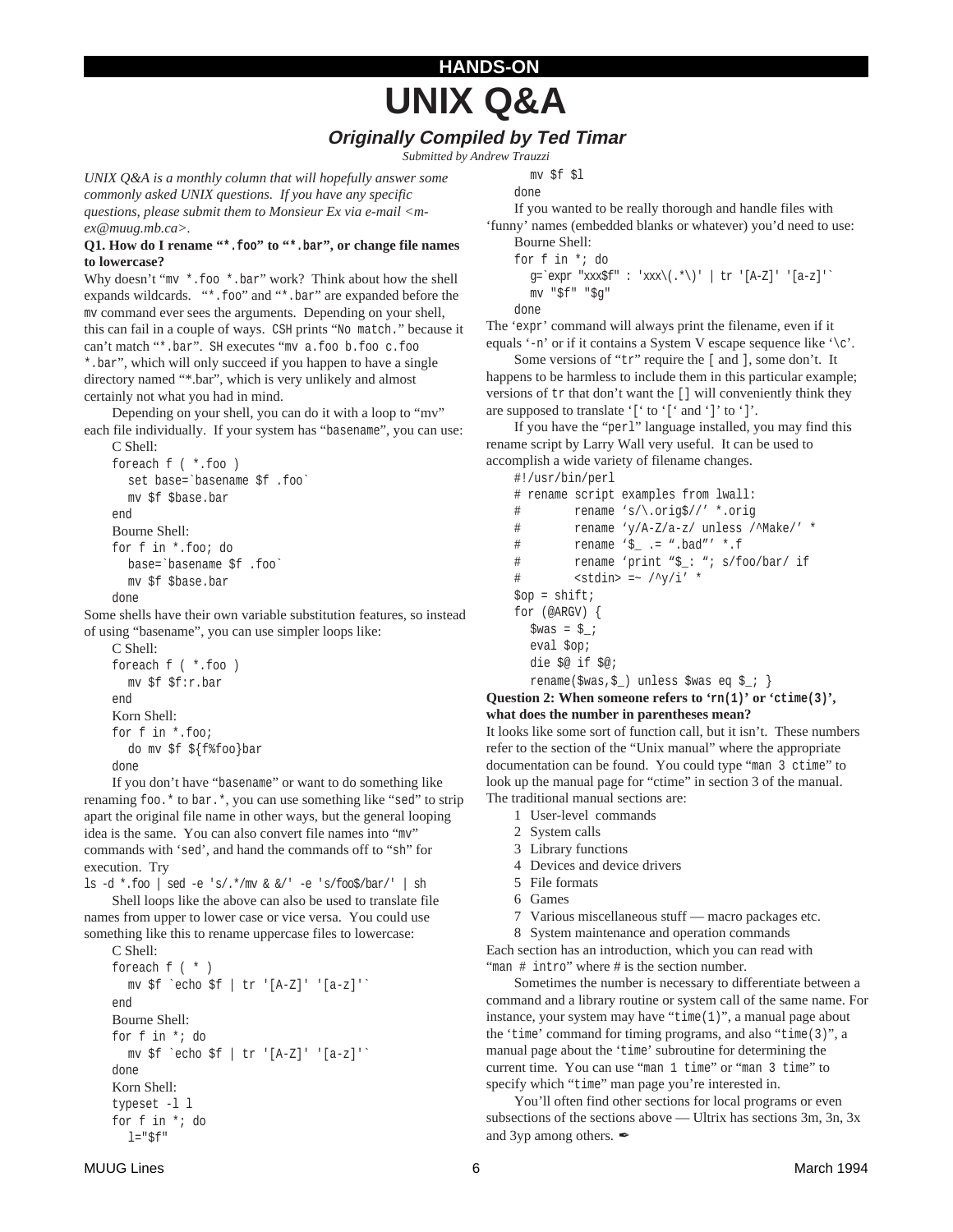#### **HANDS-ON**

# **GNU Review By Peter Graham**

Hi again. I'm back writing on the deadline date for submission. Just can't seem to break the habit of being deadline driven.

#### **Correction**

Anyway, before we start this month's review, I should clarify something regarding last month's column on the mtools package. Stephen Keeling was kind enough to e-mail me and point out that some things I said (or did not say) about mtools were somewhat misleading. This was unintentional and I had best clear it up right away. (Egads, my first published correction already!!!) Firstly, I intentionally limited myself to the capabilities of the mtools package alone including its annoying filename restrictions. Other packages, some of which may be included with various Unix systems, correct these deficiencies.

Secondly, I made a statement "...restricted to the disk size/ density on your workstation's floppy." In hindsight, the meaning of this was very unclear. My intent was to point out that non PC-based Unix systems typically only have 3.5" floppies and you are therefore restricted to the densities provided by that single drive. Unfortunately, it came out sounding like you could only support one density on your drive. This is not correct — during installation, you edit a 'devices.h' file to describe and identify the floppy drive(s) on your machine. Each drive can be configured to support multiple densities.

Also regarding last month's column, my thanks to Andrew for the spiffy 3D table effect. Lets see if you can outdo yourself this month. (Aside: I guess this also checks how carefully Andrew proof reads the text I send him :-> ).

*(Sorry Peter, nothing like that this month, but watch for the 3D glasses included in the next issue of MUUGLines! — ed.)*

#### **oleo spreadsheet**

This month I decided to knuckle down and install the Gnu spreadsheet product "oleo" which I have been planning to do for some time. Oleo supports both text-based and X displays and appears to be based on an older, text-only program called 'sc' (Spreadsheet Calculator). Overall I was pleasantly surprised by oleo. It is by no means as slick as some of the MAC and Windoze based products in terms of its user interface (e.g. you can't sweep to select cell ranges) but it offers some impressive computational abilities. For someone who is using Unix and has a casual need for a spreadsheet program (e.g. for quick and dirty data analysis), it is ideal.

#### **oleo installation**

The basic installation is a standard Gnu install, but Oleo also comes with a couple of special instructions in the file 'INSTALL.OLEO' which tells you how to compile for unusual X11 clients. For my machine, the installation procedure was just './configure' followed by a 'make' and a 'make install' as root. Pretty easy, eh?

#### **oleo features**

Oleo provides the basic spreadsheet features including absolute, relative, and mixed cell references, the expected builtin arithmetic operations (e.g. +,-,\*,/, etc.) as well as boolean, logarithmic, and trigonometric functions. The expected functions which operate on cell ranges are also present (sum, prod, max, min, cnt) and are augmented by basic stats functions such as sum, standard deviation, and variance.

Oleo supports special "packages" for particular applications. These include a string package for string-intense applications, and a business package which includes functions for computing mortgage

payments, depreciation, and the like.

Oleo also provides customization options for the more advanced/frequent user including user-defined key mappings, variables, macros, and display formats. Finally, printing of arbitrary spreadsheet sections on PostScript printers is supported by commands which generate encapsulated PostScript files for "offline" printing.

Obviously, all the capabilities of any reasonable spreadsheet package are far too extensive to enumerate in a couple of paragraphs. There is much more in Oleo than I have discussed here. The best way to find out about oleo is to grab and install a copy and try it out. The basic usage instructions are in a file called "USING" which is included in the distribution. Online help is also available.

#### **X11 support**

If, during the installation process, 'libX11' is found, then oleo is automatically built with X11 support. When using oleo with X11 you have the obvious advantage of the far larger spreadsheet size (as compared to a 24x80 ASCII terminal). Standard functions are also bound to the mouse buttons ('Select Cell', 'Mark Cell', 'Select and Mark Cell' by default). Default fonts used may also be changed. In release 1.5, oleo does not read your .Xdefault file for resource-based customization, but the designers promise to remedy this in the next version.

| oleo Summary                          |                                      |  |  |  |
|---------------------------------------|--------------------------------------|--|--|--|
|                                       |                                      |  |  |  |
|                                       |                                      |  |  |  |
|                                       | program.                             |  |  |  |
|                                       |                                      |  |  |  |
|                                       | /pub/gnu/oleo-1.5.tar.gz             |  |  |  |
|                                       |                                      |  |  |  |
| Approx Space to Install  1MB          |                                      |  |  |  |
| Time to Install (Sparc-1)  11 minutes |                                      |  |  |  |
|                                       |                                      |  |  |  |
|                                       | • All the standard spreadsheet       |  |  |  |
|                                       | features.                            |  |  |  |
|                                       | • Nice set of builtin functions.     |  |  |  |
|                                       | • Input based on emacs => powerful   |  |  |  |
|                                       | and familiar.                        |  |  |  |
|                                       | • Supports user-definable key maps   |  |  |  |
|                                       | for personalization.                 |  |  |  |
|                                       | • Since source code is available     |  |  |  |
|                                       | (and readable) extension for         |  |  |  |
|                                       | special purpose application          |  |  |  |
|                                       | domains is both possible and         |  |  |  |
|                                       | relatively easy.                     |  |  |  |
|                                       |                                      |  |  |  |
|                                       | when compared to PC products.        |  |  |  |
|                                       | . No 'man' page - I had to whip      |  |  |  |
|                                       | one up myself but there is online    |  |  |  |
|                                       | help within oleo (CTRL-H).           |  |  |  |
|                                       | • Documentation for usage is ad-hoc  |  |  |  |
|                                       | (just a simple text file complete)   |  |  |  |
|                                       | with typos) but there is also a wall |  |  |  |
|                                       | chart of key bindings which is       |  |  |  |
|                                       | useful.                              |  |  |  |

See you all next time. Remember, you can send any requests to <pgraham@cs.umanitoba.ca>.